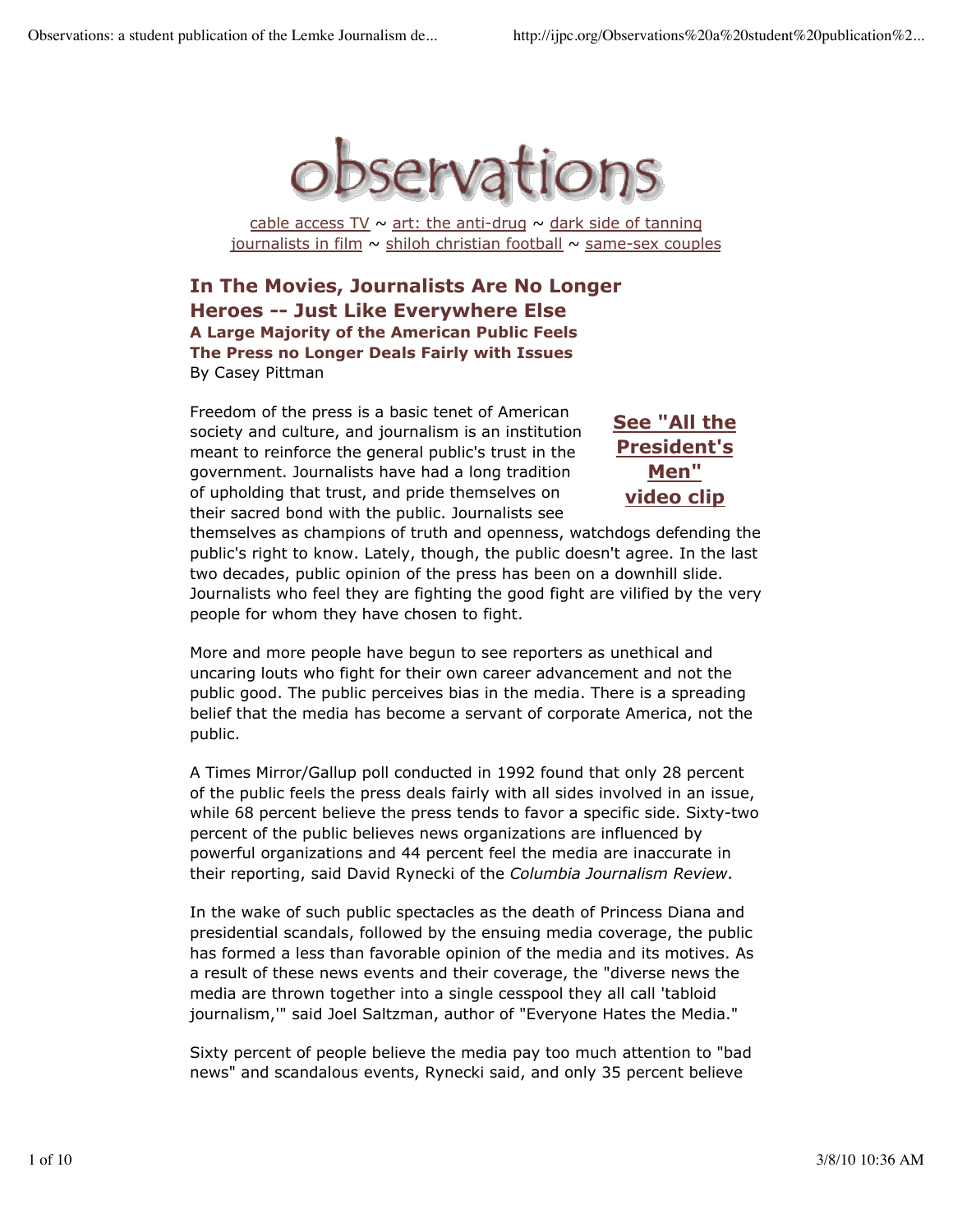the media are actually reporting the stories they should be covering. The public is not only questioning the integrity of the media organizations, but also the integrity of the individuals who have chosen journalism as their careers. In a 1996 Gallup Poll, only 23 percent of respondents rated broadcast journalists' ethical standards and honesty as "high or very high." Only 17 percent rate print journalists as highly ethical and honest, said James Boylan of the *Columbia Journalism Review*.

It is this negative view of the journalist that is most disturbing. James Warren, Washington bureau chief for the *Chicago Tribune*, said the public sees journalists "as hypocritical, privacy-invading, emotionally and practically remote from [the public], paternalistic and prone to frequent error." Why do so many people view the journalist as a bad person? Most people rarely, if ever, have face to face interactions with journalists. They have no basis for judging journalists' personal values. So where do these negative perceptions of journalists come from?

There is no single answer to this question. Negative perceptions are the product of a barrage of complaints from many sources. Politicians, supposedly operating under the same constitution that protects the media, constantly berate the media for being "uncaring, biased, arrogant, out-to-get-you-at-all-costs gutter-rakers who care about no one and will do anything to cover a story, no matter how damaging it may be to the principals involved," Saltzman said.

But perhaps, to truly understand the erosion of the journalist's reputation, one needs look no further than mainstream entertainment.

Late night television personalities lampoon the media as often as they do former president Clinton. Television series, both dramatic and comedic, routinely portray journalists as "foul-mouthed, dim-witted social misfits concerned only with twisting the truth into scandal," said Matthew C. Ehrlich, author of "Journalism in the Movies." The stereotype of the journalist as an immoral opportunist has become so widespread it may be safe to say it is now ingrained in popular culture.

---

One of the most potent institutions contributing to that vast wasteland known as popular culture is the silver screen. Since the beginning of the 20th century, films have captured the public's imagination and provided breaks from everyday life and reality. Films have provided fantasy and escape for millions. But film also serves purposes beyond mere entertainment. Films are products of their times, and can be seen as time capsules. A film from a given period can not only reflect the mood of society at the time, but can influence it as well. Though audiences realize movies aren't real, they have a certain trust in Hollywood -- a movie may not be completely real, but it reflects real attitudes and beliefs. An audience watching a film can leave with a new belief or leave with their existing beliefs falsely reinforced or confirmed.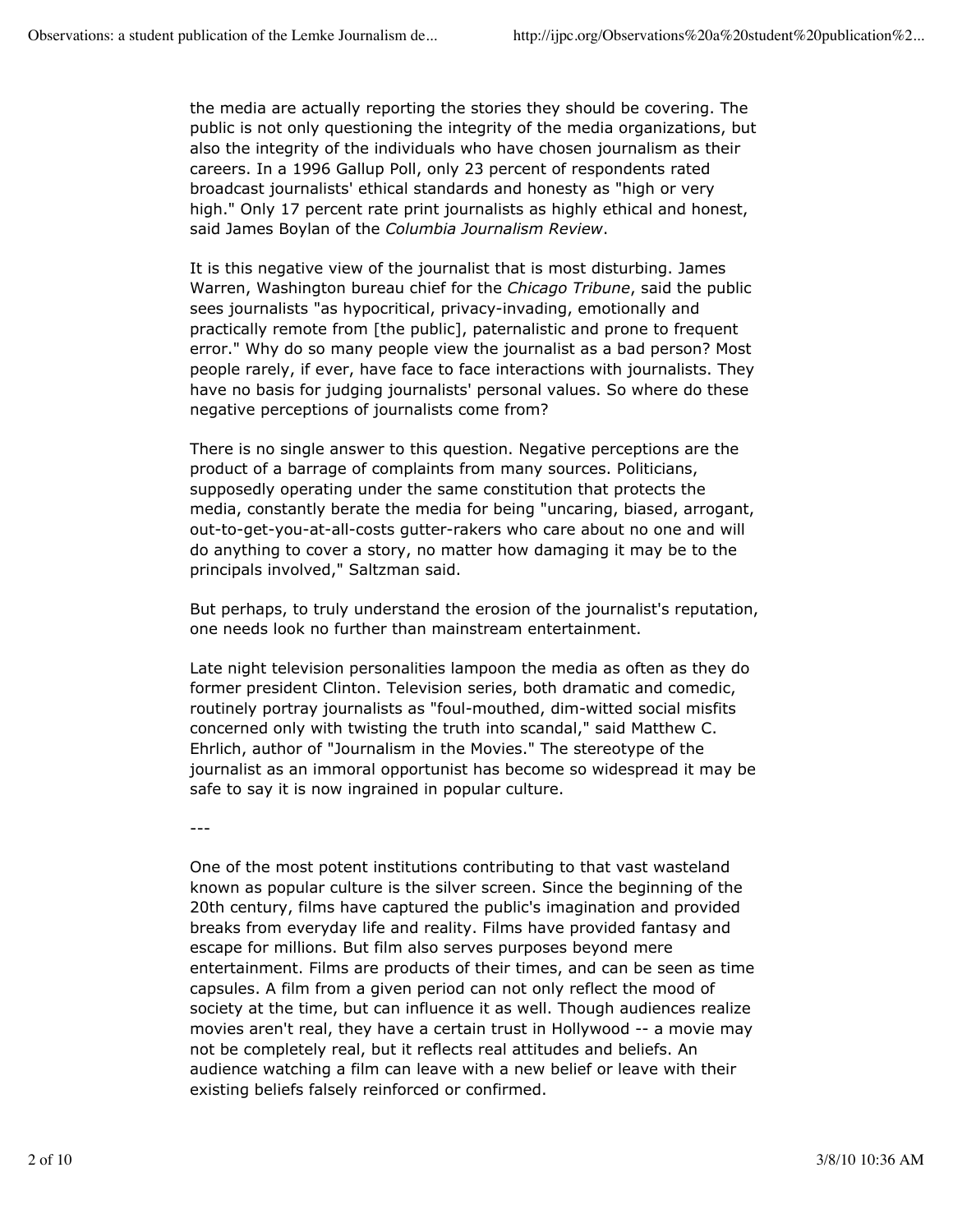Journalists have been important characters in film as long as movies have been around. From *The Front Page* (1931) to *Citizen Kane* (1941) to *All the President's Men* (1976) to *The Insider* (1999), the movie industry has been fascinated with the journalist as a character. The portrayals of journalists weren't always negative. Many early films featuring journalist characters romanticized the profession, but certainly respected the journalist's importance in a democratic society, Saltzman said.

Films like *Foreign Correspondent* (1940), *Deadline U.S.A.* (1952) and *The China Syndrome* (1979) illustrated the journalist as an idealist, as the crusader who was "gruff and hard-bitten yet unwilling to yield to cynicism, intolerant of bullies and crooks and always ready to fight for the right," said Christopher Hanson of the *Columbia Journalism Review* and author of "Where Have All the Heroes Gone?" Journalism reached a high point in the public eye, as well as in film with the 1976 film *All the President's Men*, starring Dustin Hoffman and Robert Redford as Bob Woodward and Carl Bernstein, the two reporters responsible for uncovering the Nixon Watergate scandal. Critics praised the film. The country saw journalists as heroes -- fighters for the public's right to know. More students wanted to become journalists, and enrollment in journalism schools increased sharply after the Watergate scandal. Enrollment at the University of Texas School of Journalism tripled. The two famous reporters were portrayed as "embodying the best of American values," Hanson said.

But in recent years, Hollywood has discarded the image of the crusading journalist. They are now portrayed as callous or reckless cynics, Ehrlich said. Movies have implied that journalistic objectivity now serves commercial purposes and that their work does more harm than good, he said.

And the public buys it.

---

Film is a strong medium, and Hollywood's ability to make movies realistic has made it even stronger. Most movies ask audiences to suspend disbelief willingly, and audiences oblige -- but not completely. Audiences may realize that although dramatic action sequences and plot twists are not real, it is hard to discount the attitudes and beliefs of characters, including attitudes and beliefs about journalists and the media. Audiences are learning from movies that journalists are "morally indefensible … preying on people's vanity, ignorance or loneliness, gaining their trust and betraying them without remorse, all in the name of the public's right to know," Ehrlich said.

The number of films taking this approach increased dramatically in the 1990s. Some of the most popular and widely viewed movies of that decade contained strong negative views of the media in general and even stronger negative portrayals of journalists as individuals. Three such films are *To Die For*, *Scream* and *Mad City*. An examination of the portrayals of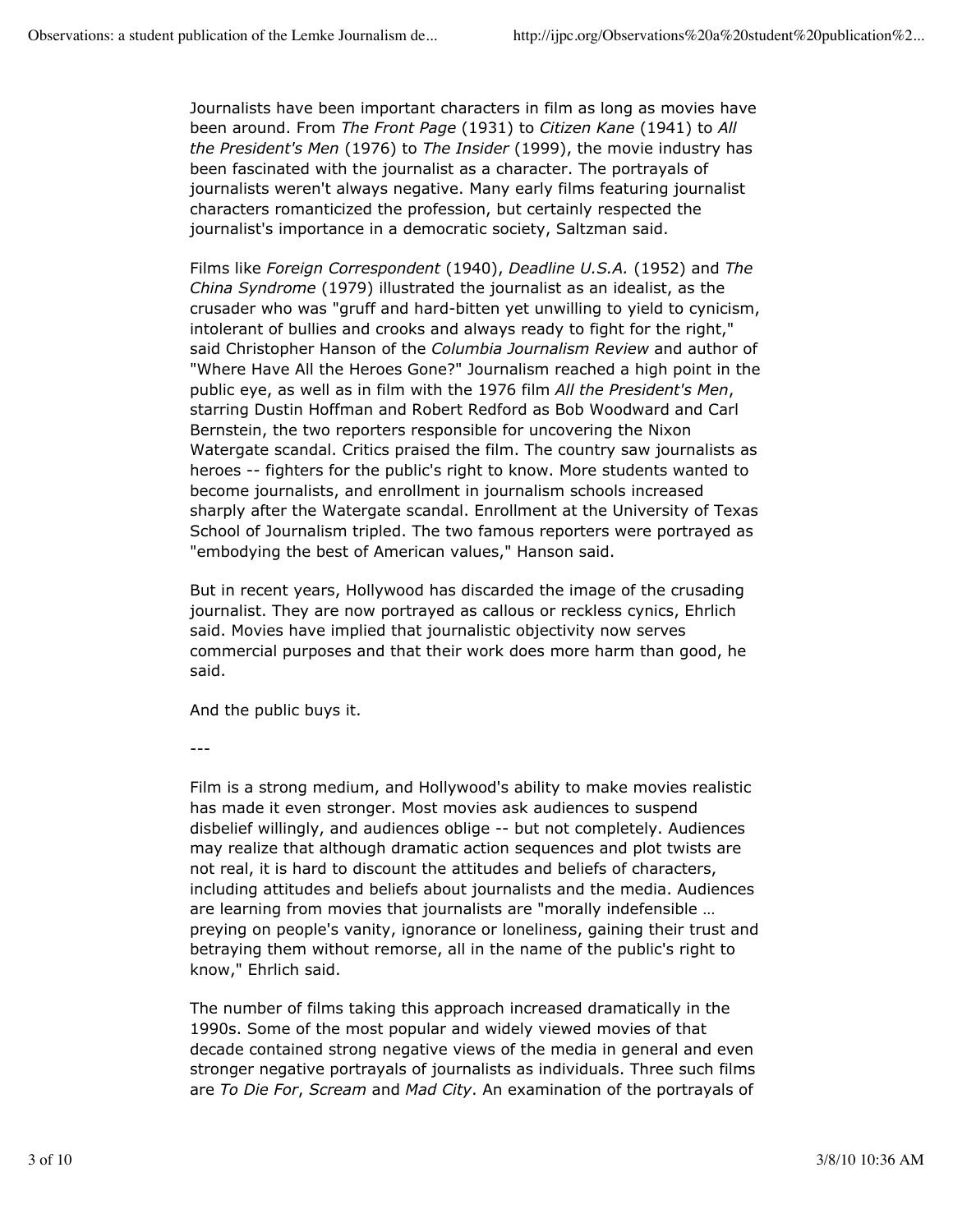journalists in these three films illustrates how Hollywood influences the public's views about journalists.

In order to discuss the negative portrayals of journalists in these three films effectively, it is necessary to develop criteria for evaluating what is and what is not a negative portrayal. These criteria can be developed through examination of three of the most prevalent stereotypes and complaints about journalists.

The first criterion for a negative portrayal is untrustworthiness and dishonesty. Many people believe that journalists are not to be trusted, that their lives are pretense meant to take advantage of an unsuspecting public. The journalist is a snake that will turn on its victim as soon it has gotten everything it can get from him. It has been said that journalists rank as low as or lower than serial killers and lawyers in sincerity and trust, Hanson said. According to Hollywood, journalists are back-stabbers interested in "twisting the truth," Ehrlich said, and aren't more trustworthy than used car salesmen and con artists.

The second criterion is a shameless attitude of self-promotion. In the American culture of capitalism, it is generally expected that individuals are trying to get ahead of each other. But in journalism, a field where Ehrlich said individuals have "extraordinary power to do harm," ambition has become a negative personality trait. Like it or not, journalism is a business, and there is pressure on employees to raise circulation and ratings. Profit is important in any business, but in a business where peoples' lives can made public, ambition becomes more sinister.

The final criterion is tied to the character's choice in which stories he or she will cover, and what aspects of those stories he or she will emphasize. A common complaint is that the media tend to cast the spotlight on sensational stories, opposed to important stories with more social value. The public sees journalists as constantly searching for a story meant to boost ratings (and their own careers), while ignoring more relevant stories.

There is a consensus that the news has adopted a new purpose: to entertain rather than inform. The plethora of tabloid magazines and news shows has begun to convince serious news organizations that drama sells. During the presidential scandal, "the sheer volume of space and time devoted to the sexual aspects of the Lewinsky affair has displaced other important stories, and trivialized the discussion of the fate of the president," said Richard Lambert of the *Columbia Journalism Review*. This sentiment is expounded on in film. Journalists are often portrayed chasing down stories laden with sex and violence, or stories that could topple prominent individuals. They often spend massive amounts of time hounding innocent people, employing underhanded methods and even breaking the law to break a story with no redeeming value.

Utilizing these criteria, it is possible to evaluate the portrayals of three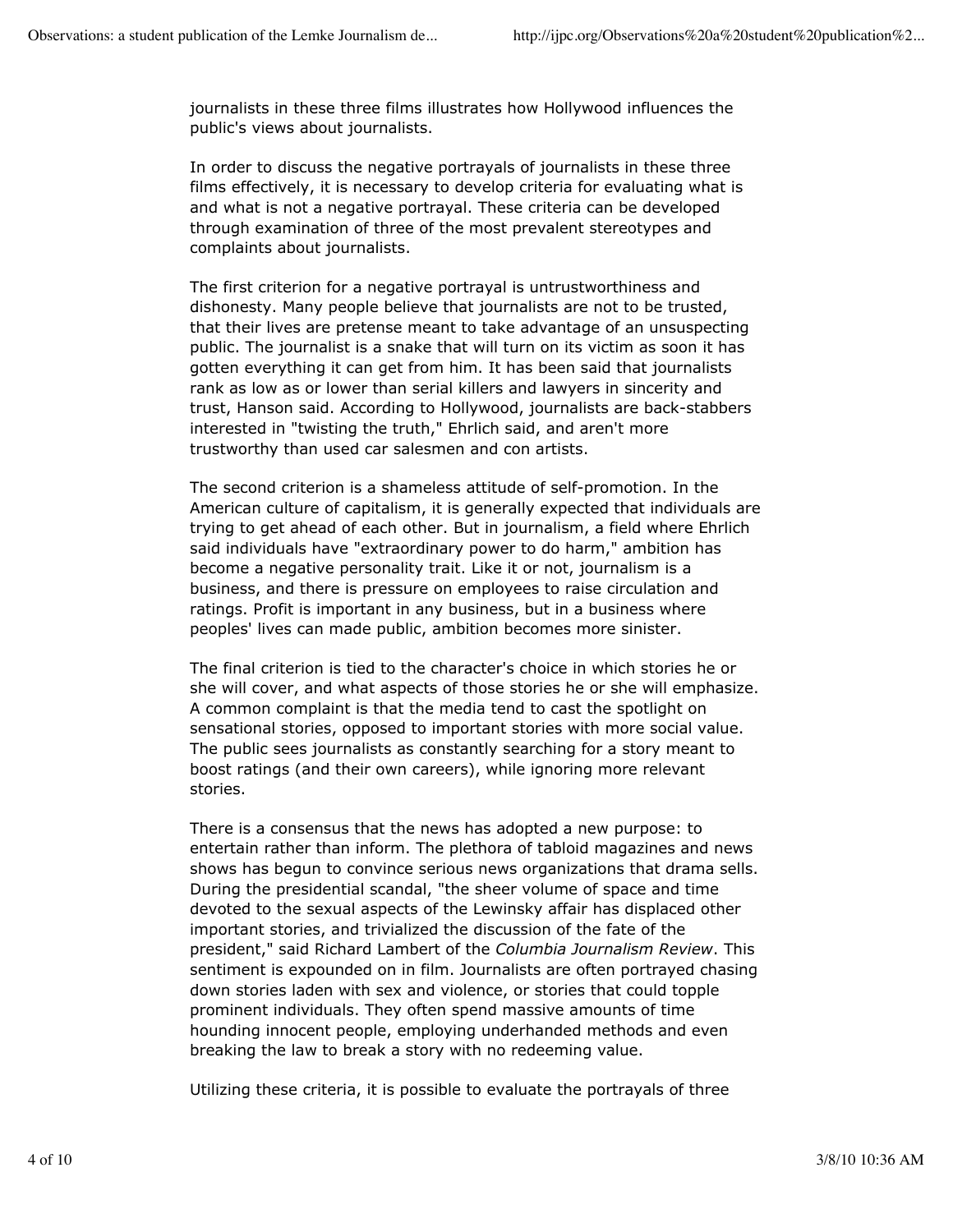journalist characters in three popular films of the 1990s. The movies *To Die For* (1995), *Scream* (1996) and *Mad City* (1997) all include characters who are journalists and who are portrayed in a negative light. These three films are good examples of influential negative portrayals of journalists because their popularity, along with the star power accompanying them, adds credibility to the misconception that journalists are bad people who irresponsibly wield the power to destroy lives.

---

The first film to be examined for negative portrayals of journalists and the media is the 1995 dark comedy *To Die For*, starring Nicole Kidman. This film, directed by Gus Van Sant, was the subject of much discussion about the nature of the media and the journalist. Kidman's character, Suzanne Stone Maretto, has been described as "one of the most amoral, calculating film villainesses in recent memory, stopping at nothing, including murder, to catapult herself from cable weather girl to the next Diane Sawyer," Hanson said.

Suzanne definitely meets the first criterion for a negative portrayal of a journalist. She is absolutely and completely untrustworthy. She lies and schemes to manipulate other people into doing what she wants. She does it so well that authorities can't legally link her to the murder of her husband.

In the movie, the ambitious Suzanne takes it upon herself, while working for a local cable channel as a weather forecaster, to make a documentary about teens and their opinions. She begins interviewing three outcast teens and gains their trust and friendship. Suzanne even enters into a sexual relationship with Jimmy (Joaquin Phoenix), the dim-witted leader of the three friends. She tells him she loves him, that she only wants to be with him. She's already cheating on her husband, a basic breech of trust, and eventually uses sex to manipulate Jimmy into killing her husband. She lies to him, appealing to his male protectiveness by implying that her husband, Larry (Matt Dillon), physically abuses her. She plants the idea of murder in Jimmy's head so subtly that he believes it is his own idea. After Jimmy and his friend Russel (Casey Affleck) kill her husband, she wants to have nothing to do with them. She at first pretends to have no knowledge of their activities. After being questioned by suspicious police, she lies to the world on television about Jimmy and Russell's motives in killing her husband. Suzanne tells the world that the two teens got her husband hooked on cocaine, and that when he decided to go clean, they killed him. With this lie she has betrayed not only the impressionable teens she set up, but also her late husband and his memory.

There is no doubt that Suzanne fits the second criterion -- she is obsessed with her own self-promotion. She tells her in-laws that she wants to be the "next Barbara Walters." She wants a career in journalism not because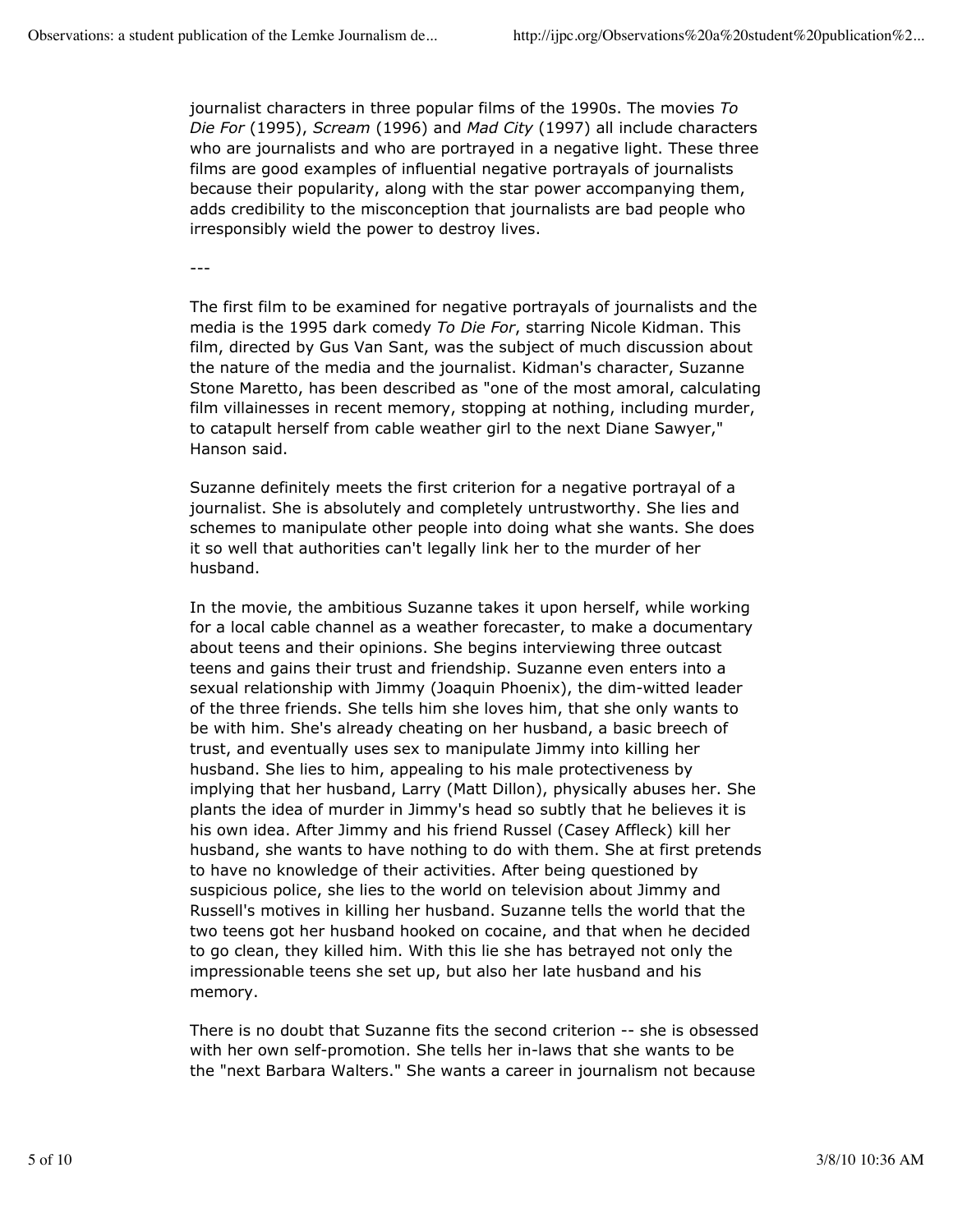she has an urge to find the truth and inform the public, but because she wants to be a star. "You're not anybody in America if you aren't on TV," she tells the audience. She puts her career before her personal life. She marries an Italian-American man, the doomed Larry Maretto, not out of love, but because she wants to "explore ethnicity." She compares her marriage to that of Connie Chung and Maury Povich.

Every move Suzanne makes in *To Die For* is calculated to further advance her career, even the murder of her husband. After his death, she intends to use her story to make money and obtain high profile jobs. She shows no real remorse at her husband's death, and sees the documentary she was making on the teens as a meal ticket. "The bright side of it is that I would have in my documentary an extremely marketable commodity," she tells the audience.

*To Die For* is overwrought with sensationalism. Suzanne goes to great lengths to keep the frenzy alive after her husband's death, and does her best to add to the drama surrounding her case. The night of her husband's murder, the media show up at her home in hordes. The police tell her she doesn't have to talk to them, yet she fixes her hair, puts on a false sad face, and steps outside to greet the reporters and photographers crowding her front lawn. She even allows the media to attend Larry's funeral, where she does her best to ham it up and create drama by playing a tape of the song "All By Myself." Suzanne's attempts are successful, despite Larry's family's suspicions and accusations. Suzanne manages to create a media frenzy around herself. Yet her career never advances. In the last few minutes of the film, a man hired by Larry's family kills Suzanne and hides her body beneath the ice of a frozen pond. She blindly walks into his trap, believing he wants to offer her a job in the national spotlight.

---

Another film portraying a journalist negatively is the 1996 horror film *Scream*, directed by Wes Craven. Playing a significant role in Scream, Gale Weathers (Courtney Cox) is an investigative reporter for KQIS, a local network affiliate. At the beginning of the film, Weathers has gained some bit of notoriety for her coverage of the trial of Cotton Weary, a man who was convicted of raping and killing a local woman named Maureen Prescott one year earlier. Weathers believes the wrong man was convicted, and says so publicly. She is in the process of writing a book that explains her theories and she hopes will help to exonerate the convicted man. Weathers returns to the small town where Maureen Prescott lived to cover a series of murders. Each of the victims is somehow connected to Sidney Prescott (Neve Campbell), Maureen's daughter. Other characters quickly react to Weathers negatively. Sidney refers to Weathers as "that little tabloid twit," and at one point punches her in the face for no reason. It soon becomes apparent that Sidney's rage is justified as Weathers begins utilizing every underhanded trick in the book to get her story, and doesn't understand why she is viewed so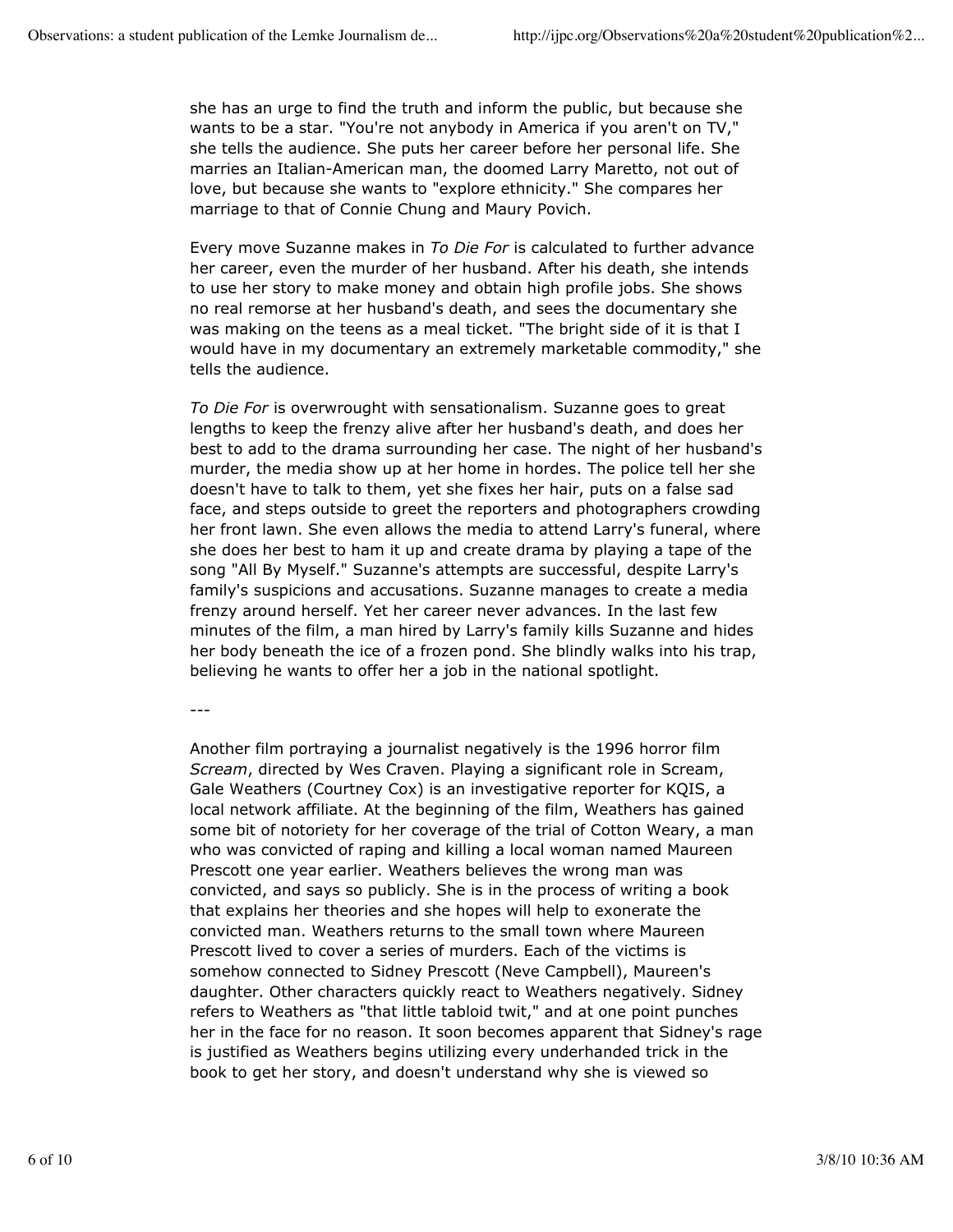negatively by the other characters in the movie. "People treat me like I'm the antichrist of television journalism," she says.

Weathers is sneaky and untrustworthy. She pursues the story of the killings relentlessly and will deceive anyone in order to succeed. Most notable are her successful attempts to manipulate and use Dewey, a local deputy who isn't the sharpest knife in the drawer. Dewey is nice, trusting and gullible -- a perfect pawn for Weathers' purposes. She flirts with him and flatters him in order to get information about the police investigations into the murders. Weathers' manipulation of Dewey suggests it is standard practice for journalists to take advantage of naïve people.

Weathers is also concerned with promoting her career. Her main interest in the story is the fact that the "true killer" of Sidney's mother could be the same man killing Sidney's friends. If this is true, she could gain fame for proving Weary's innocence. She makes it a personal mission to clear his name and have him released from death row. "If I'm right about this, I could save a man's life," she tells her cameraman. "Do you know what that would do for my book sales?" The relentlessness with which she pursues the story is not a pursuit for the truth. At least that is not her first priority -- she makes it obvious that her goal is to advance her career.

Sensationalism is Gale Weathers' forte. She is already trying to fan the flames on a "finished" case by writing a book about Weary's trial. Soon after the murders begin, she publicly offers the theory that there is a connection between the murder of Maureen Prescott and the current murders of teenagers. She has absolutely no evidence or basis for saying this. She hopes for the murders to continue, or at least to continue to be newsworthy. At one point she is trying to pump Dewy for information about the police investigation, and suggests they are dealing with a serial killer. She's hoping for a major story. Dewy replies that the killer hasn't murdered enough people to be officially classified as a serial killer. Weathers replies wryly: "Well, we can hope can't we?" She wants to prolong the life of the story, as well as inflate its importance.

Weathers' theory is proven correct at the end of the film, but her muckraking tactics are what the audience remembers.

---

The final film that portrays both the media and an individual journalist negatively is the 1997 film *Mad City*. Dustin Hoffman, who once portrayed a crusading reporter in *All the President's Men*, is Max Brackett, a veteran reporter working for a network affiliate in a small California town. While reporting a "fluff piece" at a local museum, Brackett gets trapped inside when a former museum employee, Sam Baily (John Travolta), takes the curator and a group of children hostage. Seeing his chance to break a sensational story, Brackett begins reporting on the unfolding situation from inside. He eventually becomes a central figure in the direction of events, crossing the line between objectivity and subjectivity.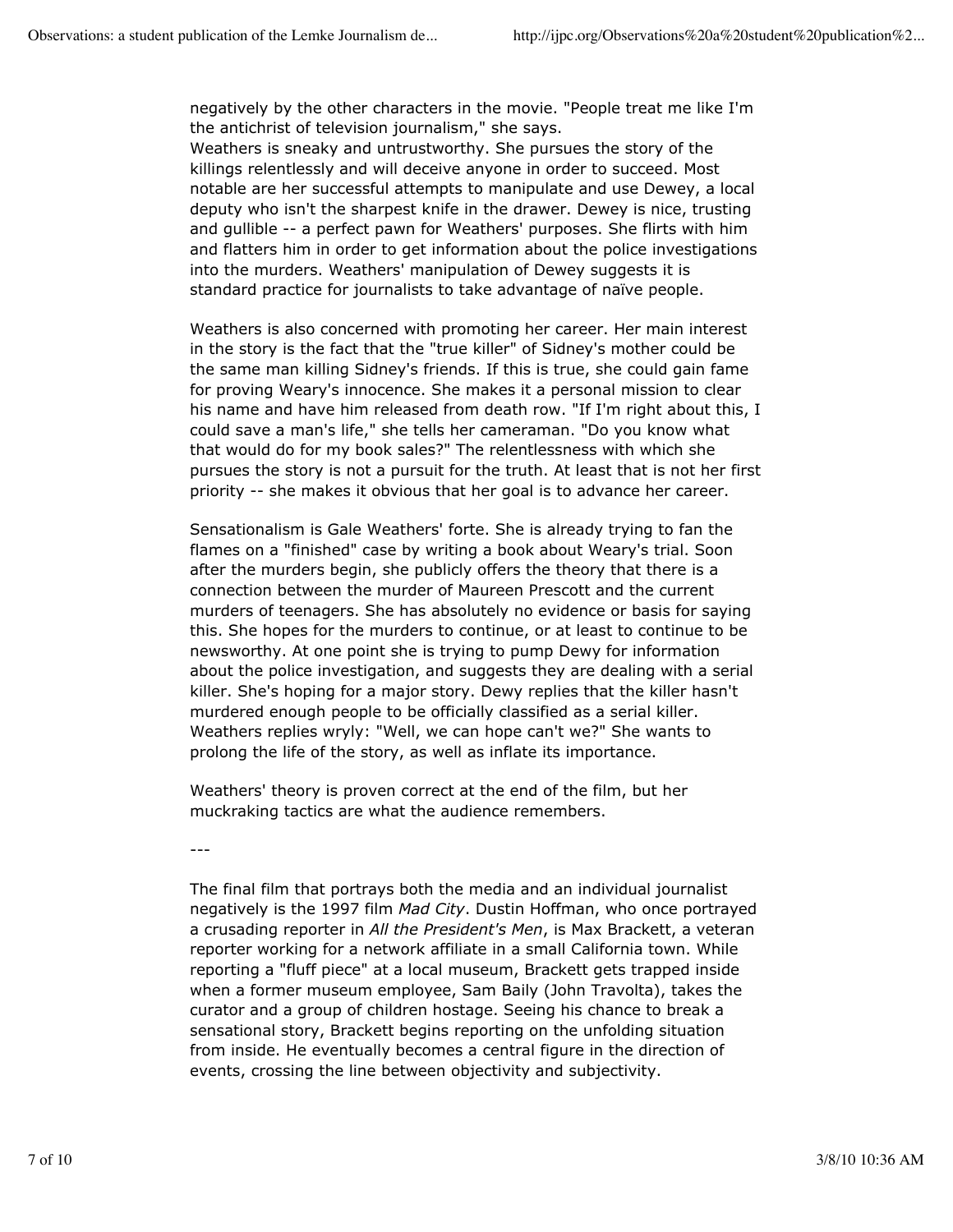Brackett starts off as an untrustworthy and sneaky character. He lies to the police about the seriousness of the situation, telling them Sam is much more dangerous than he actually is. Brackett convinces Sam he has the disgruntled employee's best interests at heart, but he is lying. He really wants to control and prolong the situation. Under the assumption that Brackett wants to help him, Sam takes his advice on everything from releasing hostages to ransom demands. Brackett consistently lies to Sam, and convinces him to tell his family to talk to nobody in the media except for Brackett himself. He claims this will be better for the family and Sam, but in reality he just wants exclusive interviews.

Brackett's deceptions of Sam aren't his only improprieties. At one point, while creating a montage piece featuring interviews with people who know Sam, Brackett manipulates the tape of an interview with Sam's high school principal. The principal says Sam is a bad person and is totally responsible for the situation. Brackett, through tricky editing, manipulates the tape to a point where it sounds as if the principal is blaming the poor education system, not Sam, for his actions. The meaning of everything the principal says is reversed. This raises questions of trust in the press. The audience asks itself: If this is possible, how can we trust anything the media say?

Brackett is concerned with promoting his own career. Brackett used to be a respected correspondent for the network. After an on-air confrontation with the anchorman, he was demoted and shipped off to a small affiliate. Brackett wants to regain his network status, to once again be seen on the national news. He feels that by being a central figure in the hostage story, and by having sole access to the hostage taker, he will be able to "get back to New York." This story is his big opportunity. "I was up. I was down. Now I'm up again, thanks to you," Brackett tells Sam. He is well aware of his opportunity, and he's not the only one. Mrs. Banks, the museum curator, questions his motives for returning to the museum after Sam has let him go. "Is that because this insanity benefits your career?" she asks him. "I would hope so," Brackett replies.

Bracket's machinations are successful. His broadcasts begin airing nationwide. He and Sam get a full hour interview on Larry King Live. The network offers Brackett his own investigative reporting show with full editorial control and a hefty salary. Brackett's efforts at shameless self-promotion have paid off.

The key to Brackett's success is his quest for sensationalism. The story is the events unfolding, not the people who are involved and whose lives are at stake. He advises Sam every step of the way, not with the goal of ending the situation, but to prolong the story and generate talk of the story in the public. At the beginning of the situation, Sam accidentally shoots his friend Cliff, a security guard. Cliff stumbles out of the museum wounded, the cameras broadcasting the whole incident live. The station cuts the feed and Brackett gets angry. He demands to know who cut the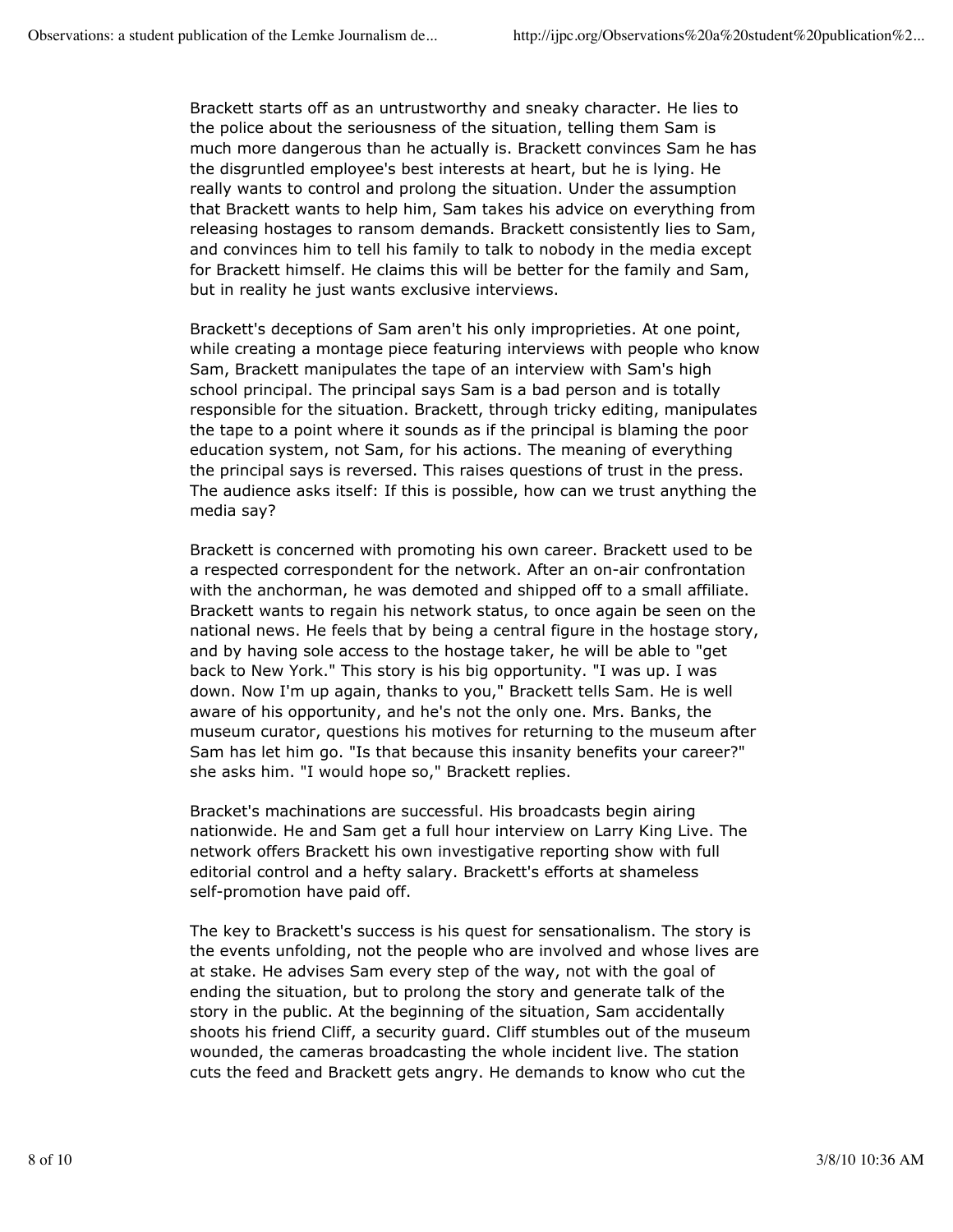feed, and insists that the man's pain be broadcast. He knows that violence and blood sell, and wants to show every little detail of the tragedy. He repeatedly puts words in Sam's mouth, and tries to get Sam to admit on camera that he entered the museum with the intent to hurt someone. When Sam questions his motives, Brackett takes advantage of his naïveté by explaining to him how famous he is going to be. "You're the best show in town!" he tells Sam.

Despite all of Brackett's character flaws, he is "redeemed" in the end. He begins to care genuinely about Sam's well-being and even defends him when the network anchor portrays Sam as a deranged and dangerous man. He has actually taken the time simply to talk to Sam and listen to him. He has gotten to know Sam as a man and not simply a news event and thus sees the whole situation in a new, more sympathetic light. Brackett does everything he can to bring the situation to a calm and peaceful end, and he stops caring about ratings and career advancement. After convincing Sam to release all the hostages, he tries to bring Sam out peacefully.

Sam realizes the mistakes he has made and the extent to which he has gone. He commits suicide. Brackett is devastated and repeats the words "We killed him. We killed him." The "we" he is speaking of is the media.

Brackett has learned a valuable lesson. He has regained his "humanity." Therein lies the problem. This film implies that journalism is a field where humanity is a liability. *Mad City* suggests that journalists are basically immoral people and that a journalist with a conscience will not be successful.

---

Each of the three movies touches on this same principle: Morality impedes successful reporting. *In To Die For*, *Scream* and *Mad City*, journalists make conscious choices not to care, to emphasize the sensational and to lie in order to promote their own careers.

It is not unreasonable for audience members to watch these three movies and movies like them and infer that perhaps all journalists share this mentality. That is not to say audiences are stupid or gullible, but that such consistent repetition lends credence to their views and beliefs. And there is repetition. Over and over, it is implied that journalists are basically immoral and unethical people who deserve their comeuppance.

Hollywood now routinely portrays journalists as uncaring and selfish people exploiting the general public in order to promote themselves. In *To Die For*, *Scream* and *Mad City*, journalists must either reform themselves or die. Being a journalist is a condition that is to be cured. There are no nice journalists in these films. There are no respectable, ethical and honest journalists in these films.

In the 90s, Hollywood created a new stock character -- the insensitive lout